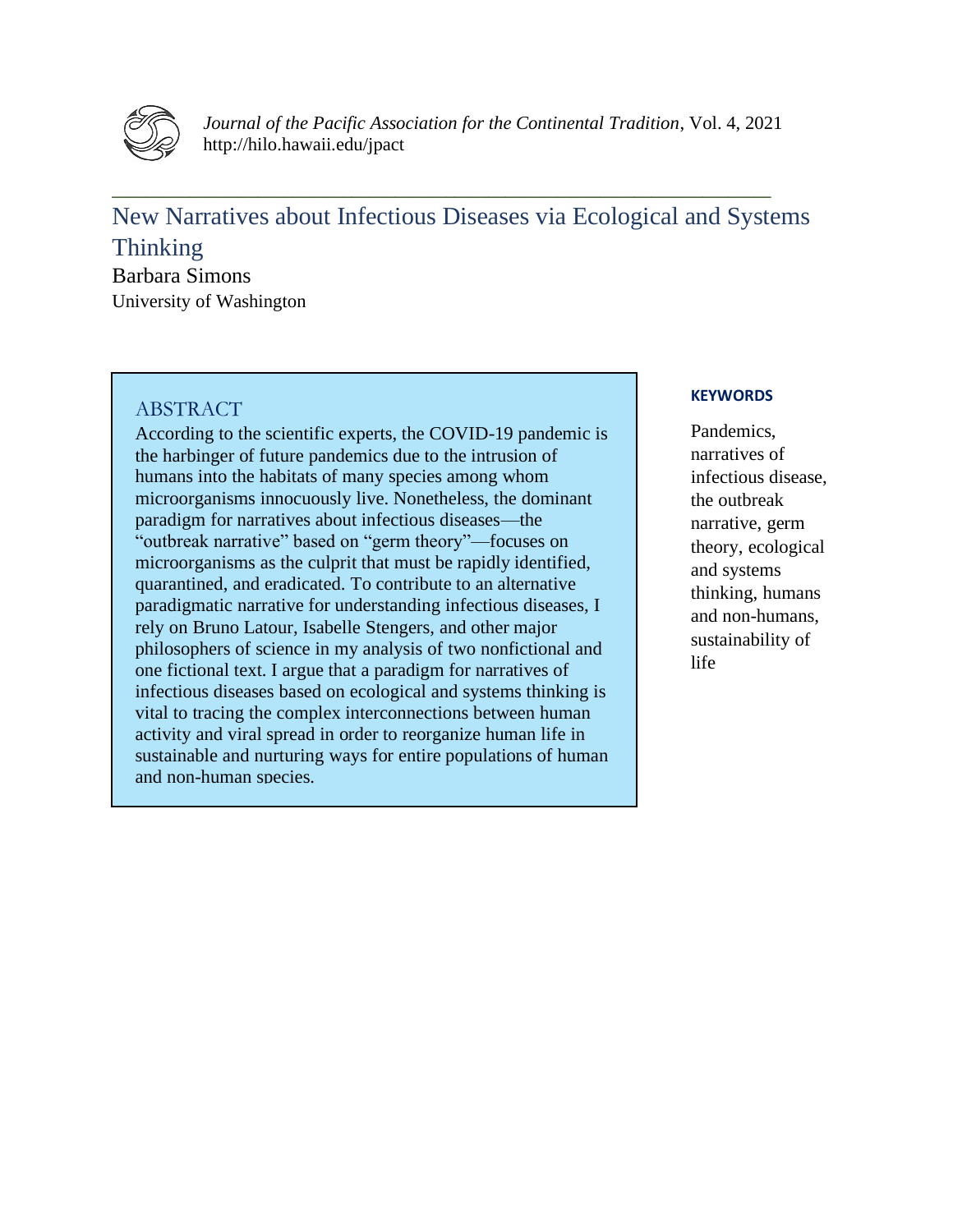A year into the COVID-19 pandemic, amidst global failures to implement effective public health and social support measures to stop the spread of the coronavirus, health care systems that were already underfunded and inadequate are overwhelmed with sick and dying people. Now, even though laboratory scientists have already produced highly effective vaccines, worldwide, there are huge inequities in who has access to the vaccines and in the countries with the vaccines, efficient systems are not in place for their manufacture, distribution, and administration. These inequities are concomitant with the sharp increase in disparities between the rich and poor as the wealthy benefit and more and more people are impoverished during the pandemic. In this context, the debates are furious: How best to respond to the virulent spread of the coronavirus; what are the links between the pandemic and environmental destruction and global warming; are there connections between gross gender and racial inequities of wealth and infectious diseases; and what is the legitimacy of governments who are failing to offer effective solutions to the interrelated crises at hand?

Certainly, the contemporary moment is rich in opportunities to see the world in new ways and to imagine alternative trajectories into the future. In this essay, I address these many debates about the COVID-19 pandemic by narrowing the focus to examine the widely accepted "outbreak narrative" and its scientific foundation, the "germ theory" of infectious disease, according to which the infectious microbe is the deadly culprit to be contained and eradicated by humans empowered by their scientific expertise. Two questions must be asked: 1) Is the rapid acceleration in the pandemic only due to widespread failures to implement public health guidelines as advised by the expert scientists in the outbreak narrative, or are there problems with the outbreak narrative itself such that it hinders our abilities to effectively intervene in the current pandemic and to prevent future pandemics? 2) How would an alternative paradigm for narratives of infectious diseases based on "ecological and systems thinking" contribute to our survival during the COVID-19 pandemic and to preventing future pandemics by forming sustainable relations with one another and the natural world?

This essay is well-situated in the context of long-standing debates about germ theory and the outbreak narrative. To clarify what the contours of this narrative are, the science writer and cultural studies scholar Priscilla Wald examines the history of the "outbreak narrative" as the paradigmatic narrative about pandemics that has dominated scientific and popular discourse since the nineteenth century. According to this narrative, when there is an "outbreak" of infectious disease, the goals are: 1) prompt laboratory identification of the germ that is causing the disease; 2) rapid testing to identify the pathogenic carrier—Patient Zero—in order to localize (through contact tracing) and contain the infection (through quarantine) to limit its spread to the rest of the population and 3) the development of a vaccine against the infection. In spite of its widespread acceptance, Wald is highly critical of this narrative because, contrary to their promises of cure and containment, these strategies actually exacerbate the effects of pandemics by further impoverishing those most vulnerable while deluding the rest of the population with the false idea that they are somehow protected from virulent microorganisms that spread without regard to artificial—human—borders of containment and that often mutate in response to vaccines and other drug therapy. Therefore, Wald highlights the need for alternative "paradigmatic" narratives about infectious disease to counter the outbreak narrative.<sup>1</sup>

<sup>1</sup> Priscilla Wald, *Contagious: Cultures, Carriers, and the Outbreak Narrative*. (Durham and London: Duke University Press, 2008).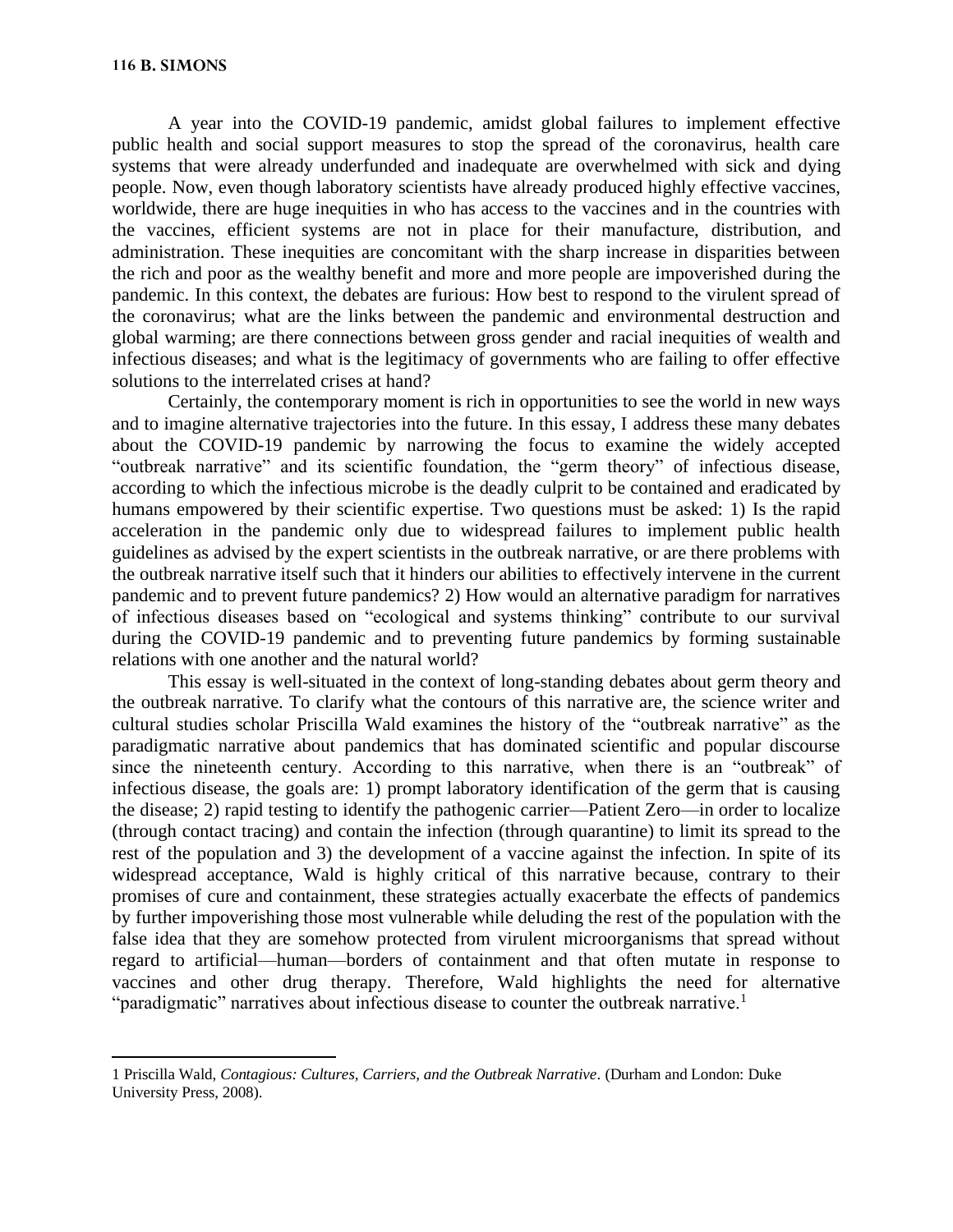In agreement with Wald, I argue that an alternative framework based on ecological and systems thinking is needed to change the ways we understand the COVID-19 pandemic and other infectious diseases. Indeed, I propose a loose "framework" to include a multiplicity of voices, including humans and nonhumans, to compose more accurate and empowering narratives. These narratives must replace reductionist laboratory science with the science of complexity to address the interrelated problems of science and technology, environmental destruction, and global climate change.

In the first part of this essay, I offer a theoretical introduction to ecological and systems thinking as the basis for an alternative framework for narratives of infectious disease. In the second part, I analyze two nonfictional texts that highlight the contrasts between the different paradigms for understanding infectious diseases. On the one hand, John M. Barry's *The Great Influenza: The Story of the Deadliest Pandemic in History* follows the script of the "outbreak narrative" by focusing on the laboratory scientists who worked intensely to isolate the microbe that caused the 1919 flu pandemic, and whose failure to do so left people bereft of vaccination against the flu. On the other hand, Bruno Latour's *The Pasteurization of France* exemplifies a systems thinking approach to science studies that analyzes the reliance of Louis Pasteur, a germinal laboratory scientist, on the work of the key players of his time, including hygienists, farmers, veterinarians, and military doctors, for the acceptance of the microbiology of laboratory science in the redesign of public health measures and medical practice. I have chosen these two texts to shed light on the COVID-19 pandemic because currently there is a tension between the implementation of effective public health measures and vaccination that strengthen the biopolitical power of current governments versus building fully funded public health care systems that serve everyone in an equitable and compassionate manner.

According to the script of the outbreak narrative, the laboratory scientists and government are the key players; according to Latour, there are multiple human and nonhuman actors whose power is constantly shifting based on the networks of association that are formed or that fall apart. As can be seen in the current pandemic, the coronavirus is a key player, spreading, infecting, harming, and killing depending on the varied responses of humans to its infestation the same virus is not the same from one locale to another. *Furthermore, Latour's methodology lends support to people and groups worldwide who are attempting to shift laboratory science and public health measures from support for the powerful and wealthy to equitable support for all communities, everywhere.*

In the third part of this essay, I rely on literary fiction to show how the humanities contribute to a critique of the reductionist scientific model of germ theory and the outbreak narrative in favor of ecological and systems thinking. Here, I appreciate the ways in which *Blindness*, a novel by José Saramago, is an allegory about pandemics that questions what it means to "see" the world—what is health and what is "infectious" dis-ease. Faced with the abject failures and brutality on the part of the government and medical authorities, the characters learn to organize themselves in decentralized forms of power to survive the pandemic of whiteblindness. This narrative is exciting because it exemplifies the ways in which ecological and systems thinking affords new directions for the stories we compose about the COVID-19 pandemic and related problems.

It's important to end this introduction on a cautionary note about the prospect of establishing effective public health measures, including vaccination, that promote decentralized democratic empowerment. To the contrary, Michel Foucault details the eighteenth century European establishment of public health as a regime that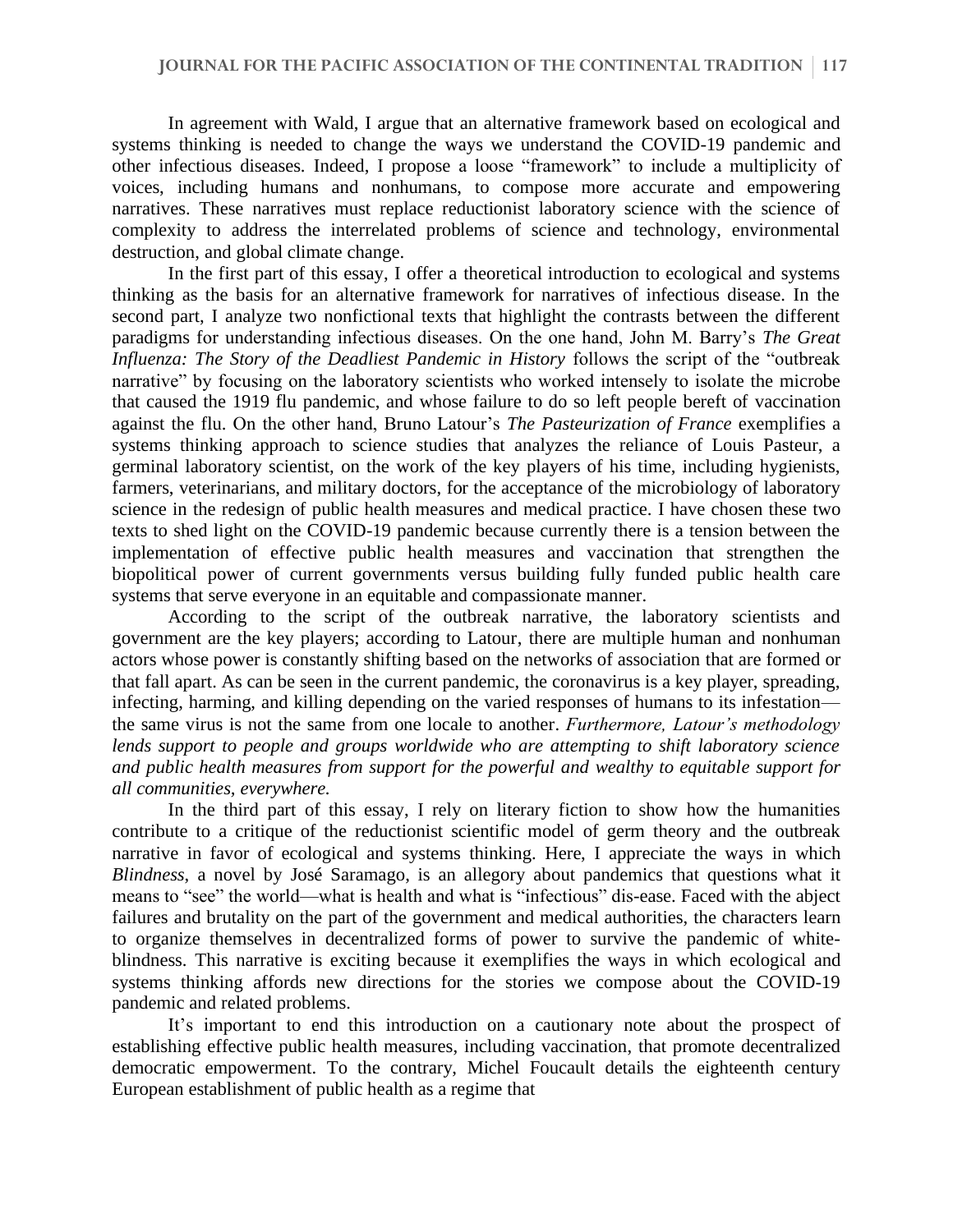entails a certain number of authoritarian medical interventions and controls. . . . Medicine . . . assumes an increasingly important place in the administrative system and the machinery of power. . . . And there is likewise constituted a politico-medical hold on a population hedged in by a whole series of prescriptions relating not only to disease but to general forms of existence and behavior (food and drink, sexuality and fecundity, clothing and the layout of living space). $<sup>2</sup>$ </sup>

In response to the COVID-19 pandemic, nation states around the world have demanded that populations change every facet of life, oftentimes in brutal disregard for the hardships imposed. Indeed, Latour says that

[t]he originality of the present situation, it seems to me, is that, by remaining trapped at home while outside there is only the extension of police powers and the din of ambulances, we are collectively playing a caricatured form of the figure of biopolitics that seems to have come straight out of a Michel Foucault lecture.<sup>3</sup>

Latour contrasts the biopolitical nation state necessary for control of infectious diseases with a state capable of meeting the challenges of climate change, a state that would maintain habitable conditions for all life on whom a citizenry depends. In the politics of this new state, "it is the administration that must learn from a multiform people, on multiple scales, what will be the territories upon which people are trying to survive in many new ways as they seek to escape from globalized production."<sup>4</sup>

My hope is to explore how the outbreak narrative—predicated on the biopolitics of the nation state—can be replaced by alternative narratives about decentralized forms of power that are needed both to meet the challenges of the pandemic and to counter the iniquitous effects of state power. In my view, the COVID-19 pandemic is one crisis among many interrelated crises that constitute the larger crisis of climate change. If a new state, as advocated by Latour, is to emerge, now is the perfect opportunity to organize ourselves democratically to voice our concerns and establish empowering networks of association. This essay honors the many people who have been working—often for decades—to demonstrate the integral links between effective public health and medical interventions and the expansion of democracy. For field work that substantiates my argument, I could provide countless examples. Here, I will mention the work of two people who are extremely influential in conversations about infectious diseases, climate change, and democracy. Paul Farmer has worked as an infectious disease doctor in the United States and abroad for decades. In his prolific writing and lectures, he has argued that infectious diseases can only be understood, prevented, and treated by addressing the structural violence of social inequalities and environmental destruction and by listening to the disenfranchised who have been voicing—for centuries—the crucial need for democratic change to stop this violence.<sup>5</sup>

<sup>2</sup> Michel Foucault, "The Politics of Health in the Eighteenth Century," In *The Foucault Reader*, ed. Paul Rabinow. (New York: Pantheon Books, 1984). 282-3.

<sup>3</sup> Bruno Latour, "Is This a Dress Rehearsal?" *Critical Inquiry* (2020), [http://critinq.wordpress.com/2020/03/26/is](about:blank)[this-a-dress-rehersal](about:blank) (accessed January 17, 2021).

<sup>4</sup> Ibid.

<sup>5</sup> See Paul Farmer, *Infections and Inequalities: The Modern Plagues* (Berkeley, Los Angeles, London: University of California Press, 2001) and Haun Saucy, ed., *Partners to the Poor: A Paul Farmer Reader* (Berkeley, Los Angeles, London: University of California Press, 2010).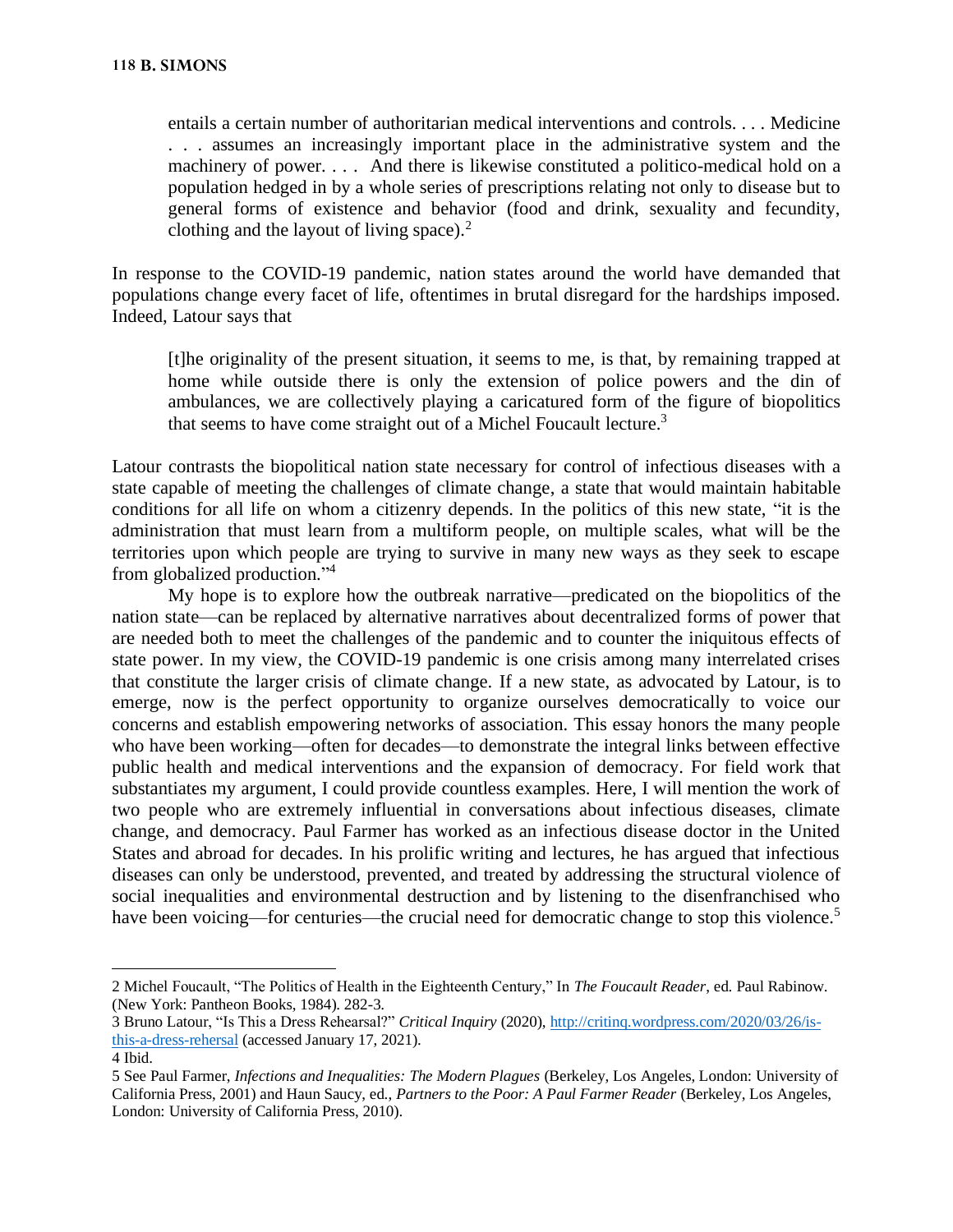Likewise, epidemiologist and policy maker Ali S. Kahn argues that the most potent factors affecting emerging infections

are not scientific but political. Politics underlies poverty and social inequity, which allow certain people to be susceptible to infections and others to be relatively immune—at least for now. Politics is the driver for war and famine, poor public health systems, and biologic, chemical, and radiologic terrorism . . . disorder leads to displaced populations and mass migrations at risk of contagion, while societal despair and inequity lead to disenfranchised individuals and groups capable of committing bioterrorism. . . . Perhaps the greatest compounding factor for the spread of existing infectious diseases will be climate change.<sup>6</sup>

Throughout their accounts of their extensive field work, both Farmer and Kahn give example after example of failed public health measures imposed on people by governments in contrast to the success of measures generated by people on a local level to protect their communities from disease. In tandem, they emphasize that microbes do not recognize national borders. Therefore, new forms of international cooperation and coordination that rely on listening to and empowering local communities on a global scale are needed to meet the challenges of infectious disease. Their work purposefully attempts to mitigate rather than reinforce the biopolitics of the nation state in favor of democratizing health care and medicine.

### **Part I: Conflicting Scientific Paradigms and Conflicting Narratives of Infectious Disease**

A central tenet of this essay is that the COVID-19 pandemic is part of a much larger transformation. According to the Marxist evolutionary biologists and ecologists Richard Lewontin and Richard Levins, we are at a pivotal historical moment of changing from a postindustrial age/mode of production into an ecological age/mode of production.

After three centuries of reductionist science . . . modern science increasingly confronts the problems of complexity and dynamics. Whereas the great successes of science have been largely discoveries about isolatable phenomena or small objects in which a small number of determinate causes are operating, the dramatic failures have arisen where attempts are made to solve problems of complex systems and dynamics. . . . [C]omplexity is the central scientific problem of our time.<sup>7</sup>

Furthermore, physicist and science historian Fritjof Capra shows that the great shock of twentieth-century science has been that living systems cannot be understood by analysis of the parts.

<sup>6</sup> Ali S. Kahn with William Patrick, The Next Pandemic: On the Front Lines against *Humankind's Gravest Danger*s (New York: Public Affairs, 2020), 250-251.

<sup>7</sup> Richard Lewontin and Richard Levins, *Biology Under the Influence*, (New York: Monthly Review Press, 2007), 34.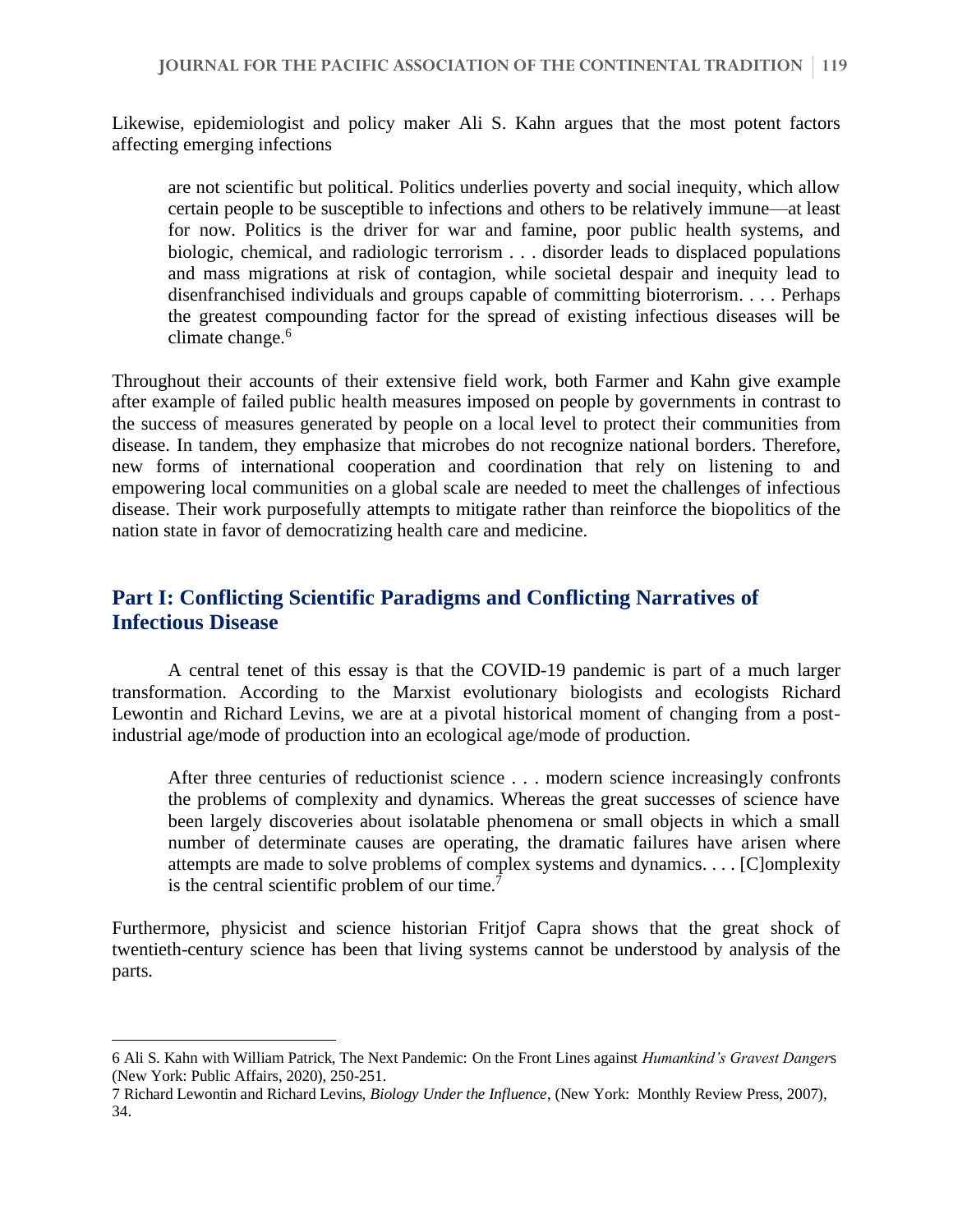Systems science shows that living systems cannot be understood by analysis. The properties of the parts are not intrinsic properties but can be understood only within the context of the larger whole. Thus systems thinking is 'contextual' thinking; and since explaining things in terms of their context means explaining them in terms of their environment, we can also say that all systems thinking is environmental thinking. . . . In the systems view we realize that the objects themselves are networks of relationships, embedded in larger networks.<sup>8</sup>

This transformation in scientific thinking is the basis for an alternative paradigmatic narrative about the COVID-19 pandemic that shifts from narratives based on reductionist science to narratives based on systems and environmental/ecological thinking.

To support this argument, I rely on the guidelines that Paul Farmer has drawn from his decades-long work on the implications of complexity theory and systems thinking for narratives about infectious diseases. Farmer outlines four areas of research to guide narratives about infectious diseases: 1) Trace the "reticulated links between social inequalities and emerging disease. . . . The persons most at risk for emerging infectious diseases generally do not, in fact, have much of the benefit of scientific knowledge. We live in a world where infections pass easily across borders—social and geographic—while resources, including cumulative scientific knowledge are blocked at customs." 2) Keep infectious diseases in transnational perspective by following the virus as it spreads without imposing artificial human biases such as "nation-states" on our analyses. 3) Historically deep and geographically broad, we must "incorporate complexity as the central scientific question of our times, for example, the effects of World Bank projects and policies on diseases ranging from onchocerciasis to plague." 4) To counter assigning blame and stigmatizing those with infectious diseases that don't affect the wealthy, instead of a differential valuation of human life, we need to critically interrogate the effects of such biases on the allocation of resources to treat infectious diseases.<sup>9</sup> In full agreement with Farmer, I would like to add a fifth recommendation: Connect the networks of infectious diseases to the networks of concurrent crises, such as police homicides, suppression of democratic participation, massive oil spills, rampant deforestation, and the incarceration of immigrants and refugees, in order to distinguish intersecting networks that could promote new alliances to empower the powerless to make widespread structural changes to provide compassionate and equitable care, protection, and healing for everyone, non-humans included.

The red thread running through these guidelines is the reconceptualization of human agency from reliance on the "superior" agency of laboratory and medical science to reliance on what Latour calls the "non-autonomous" and "non-originary" agency that is connected to a network or collective.<sup>10</sup> Faced with the accelerating spread and devastating losses of the COVID-19 pandemic, nonetheless, recovery and regeneration are possible precisely because of the

<sup>8</sup> Fritjof Capra, *The Web of Life: A New Scientific Understanding of Living Systems*. (New York: Anchor Books, 1997), 37.

<sup>9</sup> Farmer, *Infections and Inequalities*, 53-57.

<sup>10</sup> Bruno Latour, *Reassembling the Social: An Introduction to Actor-Network-Theory*. (Oxford/New York: Oxford University Press, 2007), 44. Latour calls such networks "actor-networks" in his Actor Network Theory. ANT flattens the asymmetry between humans and non-humans (both things and animals). Like humans, non-humans (such as viruses) can be actants, that is to say, beings endowed with the capacity to transform reality. Actants are defined as "mediators" that "transform, translate, distort and modify the meaning or the elements they are supposed to carry" (39); they are mediators that make others do things while being made to do things by others. Latour's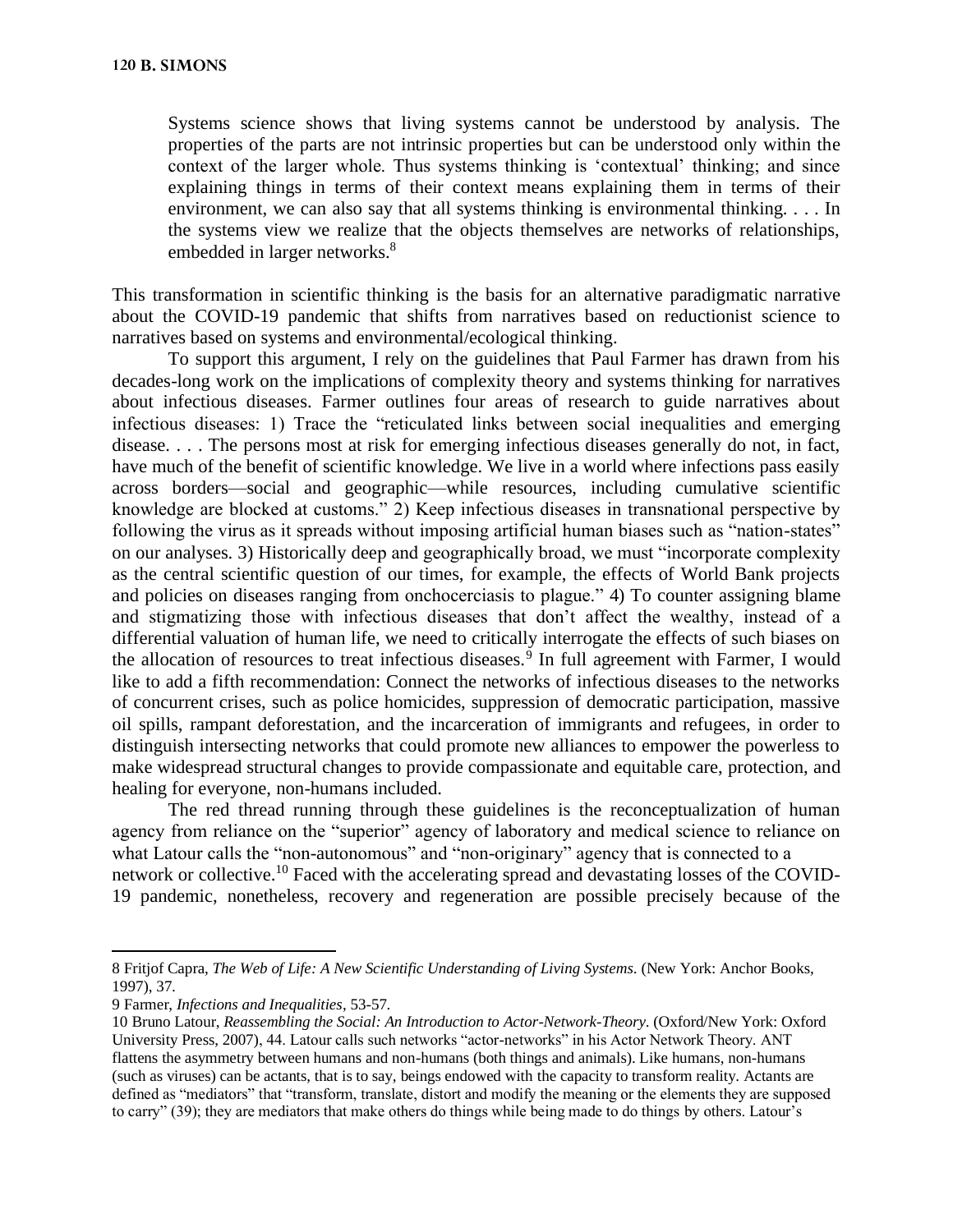"distributive agency" of humans to change the trajectory of the pandemic through the formation of entirely new "actor-networks" that generate their own form and order. This concept of distributive agency is central to a new framework for narratives of infectious disease because, as physicist and philosopher of science Fritjof Capra explains, the pattern of organization of all living systems is a network pattern capable of self-organization based on non-linear circular feedback paths of interconnectivity. "Self-organization is the spontaneous emergence of new structures and new forms of behavior in open systems far from equilibrium."<sup>11</sup>

Situating human agency in networks of interconnectivity offers the promise of expanding the agency of the individual to that of collective support—exactly what is needed when faced with a pandemic. With the inventive power of collectives, new patterns of social reorganization can be established from chaotic, unpredictable events. Such inventiveness offers substantive hope instead of the illusory hope that "life can return to normal" once a vaccine is found. Fundamentally, this illusion is based on the modern scientific notion of "time as reversible" according to which the processes of life are akin to the workings of machines that endlessly reproduce processes (of destruction) and that "ruptures" in time—such as the end of a pandemic with a return to "normality"—are possible through scientific and technological inventions. In sharp contrast, the concept of "irreversible time" is a cornerstone of complexity and systems theory. In the language of complexity and systems thinking, pandemics are unstable and decentered, and emergent properties arise from the connectivity of all the parts—Latour's actants/mediators—that daily constitute the "whole" of the pandemic, at particular moments, in each locale. As Lewontin and Levins explain, "A consequence of the codetermination of the organism and its environment is that they coevolve . . . through their life activities, organisms are the active makers and remakers of their milieu."<sup>12</sup> To summarize, based on ecological and systems thinking science, an alternative narrative framework for the COVID-19 pandemic involves imagining new forms of collective organization and individual participation that could support human survival and the sustainability of life on earth.

## **Part 2: The "Outbreak Narrative" versus Ecological and Systems Thinking Narratives of Infectious Disease**

My choice of nonfictional texts highlights the contrasts between an alternative narrative framework for infectious diseases and the dominant, widely-accepted framework of the "outbreak narrative." John M. Barry's *The Great Influenza: The Story of the Deadliest Pandemic in History* is a telling example of the hidden biases and limitations of the "outbreak narrative." Following this script, Barry devotes one hundred and sixty-four pages to the influenza pandemic of 1918-1919 to narrate how millions of soldiers and civilians sickened and died, and he devotes two hundred and fifty pages to the heroic scientists and their decades-long quest to make laboratory science the basis for medical training and care. Certainly, the book details the history of the dependency on laboratory science for industrial capital expansion and imperialist warfare. For example, Dr. George Sternberg

11 Capra, *The Web of Life*, 85.

notion of agency is profoundly dialectical and action should be viewed as a "node" or "knot" in an actor network formation.

<sup>12</sup> Lewonin and Levins, *Biology Under the Influence*, 183-93.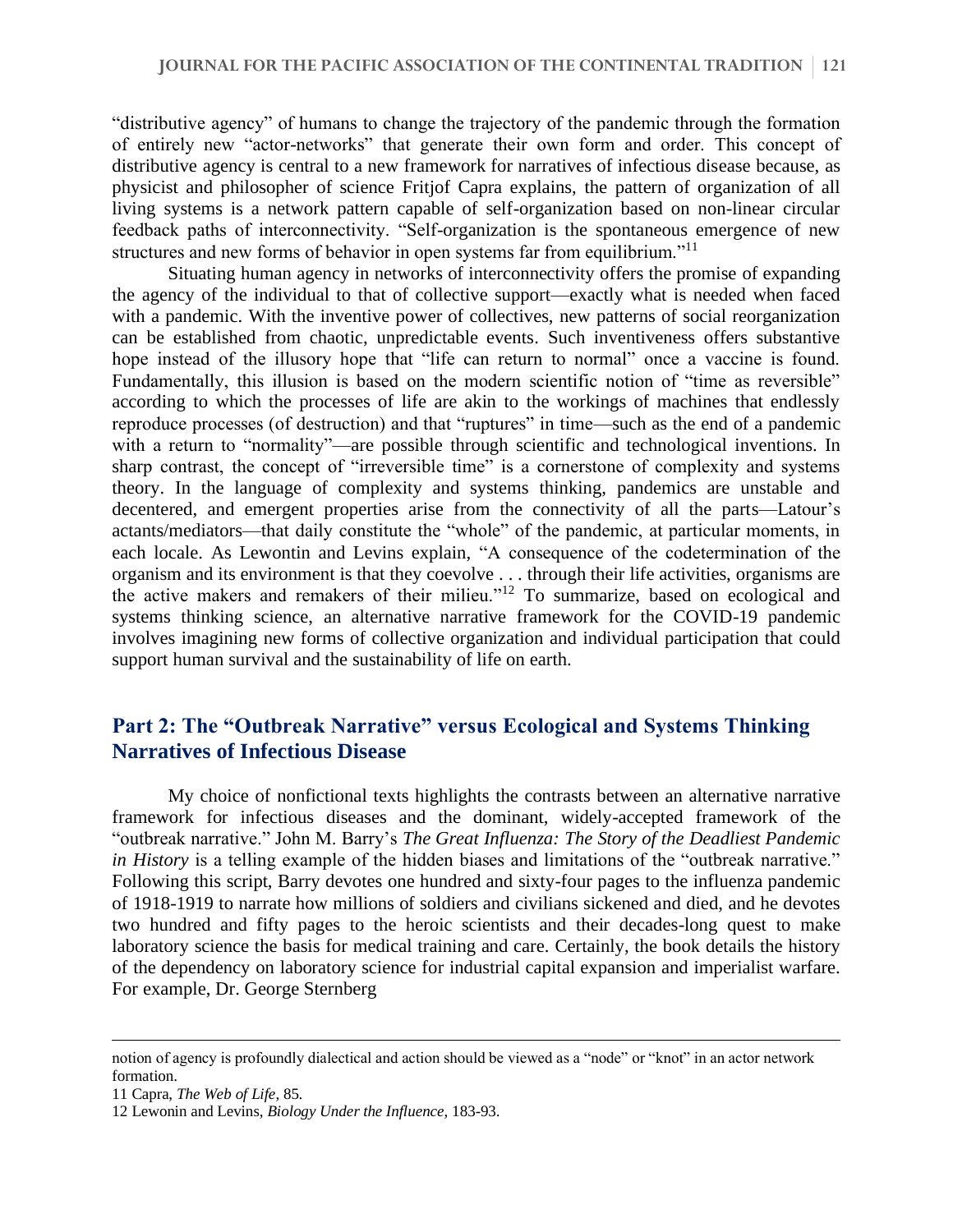was an army medical officer in combat with the Nez Perce Indians . . . [who] was building a laboratory largely at his own expense at a frontier army post. In 1881 he became the first to isolate the pneumococcus, a few weeks before Pasteur and Koch . . . [and] also first observed that white blood cells engulfed bacteria, a key to understanding the immune system. $^{13}$ 

Later, Sternberg's research was helpful to scientists searching for a vaccine against pneumonia in order to support economic expansion and military conquests. For example,

[n]owhere was pneumonia more severe than among workers in South Africa's gold and diamond mines. Epidemic conditions were virtually constant and outbreaks routinely killed 40 percent of the men who got sick. In 1914 South African mine owners asked [Dr. Almroth] Wright to devise a vaccine against pneumonia.<sup>14</sup>

A major strength of *The Great Influenza* is showing this intimate relationship between laboratory science and the expansion of global capitalism through warfare.

Barry's emphasis on laboratory science is evident by the narrative structure of the book according to which two parallel stories are told: 1) the rapid spread of influenza in 1918 via the troop deployments of U.S. and European armies throughout the world to civilians and other troops both at home and abroad; and 2) the intense laboratory research to identify the microorganism that caused the influenza and to develop a vaccine against it. This research failed for years, and meanwhile, the pandemic killed an estimated 100 million people worldwide. While Barry concentrates on the scientific race for a vaccine as the only possible solution, his narrative about the actual course of the disease includes many examples of how public health measures and an end to the war could have stopped the spread of the virus. For example, in September 1918 in Philadelphia, influenza began to spread from army troops to civilians, so doctors and public health experts urged the government to cancel the Philadelphia Liberty Loan parade to be held on September 28, to no avail. In the ten days after the parade, "the epidemic had exploded from a few hundred civilian cases and one or two deaths a day to hundreds of thousands ill and hundreds of deaths each day."<sup>15</sup>

While mentioning these failures to adhere to public health measures, *The Great Influenza* emphasizes laboratory science as the centerpiece to effective responses to pandemics. Furthermore, the book highlights another pivotal assumption underlying the script of the outbreak narrative: uncritical acceptance of the institutions responsible for the spread of virulent infections among human populations around the globe. While Barry mentions the widespread opposition to the U.S. involvement in the war and the mutiny against the war among European troops in the trenches of France, these are not the heroes of Barry's historical account. Instead, the heroes are the doctor-scientists who devote their lives to the laboratory search for the pathogenic sources of this and other infections, which have long been recognized as a greater danger to military troops than mortal combat.

Today, in response to the COVID-19 pandemic, one central challenge is to critically interrogate the institutions responsible for the worldwide spread of infectious diseases. I argue

<sup>13</sup> John M. Barry, *The Great Influenza: The Story of the Deadliest Pandemic in History* (New York: Penguin Books, 2005), 59.

<sup>14</sup> Ibid., 153.

<sup>15</sup> Ibid., 221.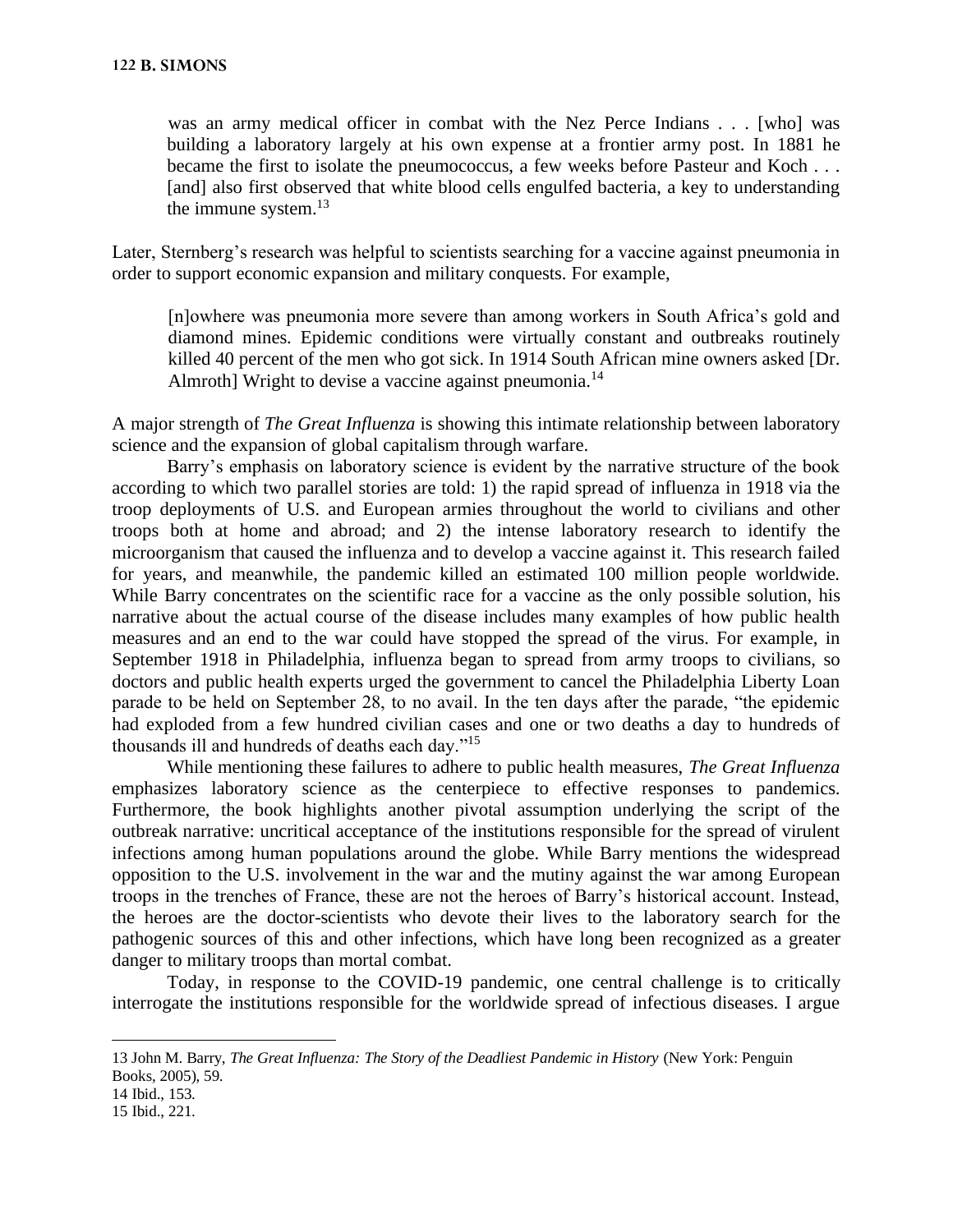that the silver lining in the grey clouds of this pandemic are the opportunities, even the necessity, to not only critically interrogate but to effectively intervene as major fault lines and weaknesses are exposed by corrupt, incompetent, and oftentimes brutal governmental, military, and corporate responses to the spread of SARS-Cov-2. To support this argument, it is helpful to stand back from current controversies to take a bird's eye view of the origins of laboratory science and its social impact.

In *The Pasteurization of France*, Latour counters Master Narratives—such as the outbreak narrative—by tracing the complex chains of association among multiple actors in the spectacular ascendency of laboratory science and germ theory achieved by the Pasteurians. No doubt Louis Pasteur became the "great man" of science through his exploits in the laboratory; however, Latour's task is to give credit to the multitude that supported the ubiquitous insertion of laboratories into the institutional fabric of modern society. A Latourian approach is likewise helpful to understand the course of the COVID-19 pandemic, which has repeatedly demonstrated that science is dependent for its development and application on numerous actants whose responses to the recommendations and tools of the scientific and public health experts vary widely. In my analysis of *The Pasteurization of France,* I look for insights to better understand the current situation in which the tools and recommendations of brilliant scientists and highly competent public health officials are oftentimes rejected or only partially accepted and poorly implemented, at best. Furthermore, I rely on Latour to hone a critical view of laboratory science itself—its promises and shortcomings; its benefits and dangers. Indeed, I argue that Latour's study is germinal both to understanding the biopolitical power of the modern state and to the composition of new narratives about infectious disease.

According to Latour, Pasteur's genius as a scientist was complemented by his political shrewdness. He inserted himself into pre-existing debates in the hygienist movement about the causes of infectious diseases and public health measures to prevent their spread. Latour points out that it is not Pasteur but

the hygienist movement that defined what was at stake, prescribed the aims, posed the problems, demanded that others should solve them, distributed praise or blame, and laid down priorities. It is also the hygienist movement that galvanized people's energies, found the money, and offered those who served it troops, goals, problems, and energy . . . The Pasteurians translated these stakes and rules into their own terms, but without the hygienists, it is clear that very little would have been heard about them [the Pasteurians].<sup>16</sup>

Furthermore, and this is the tricky part to being a genius, Pasteur worked on "getting himself attributed with the origin of the movement [of his allies] . . . as he recruited his allies . . . he maintained a discourse by which all the strength of what he did came from fundamental research and the work of his laboratory."<sup>17</sup>

With the advent of laboratory science, the terrain of Pasteur's allies shrank significantly. Now that the hygiene movement could concentrate its energy on microbial control and eradication,

all the great problems of hygiene—overcrowding, quarantine, smells, refuse, dirt—were gradually retranslated or dissipated. Either the microbe gets through and *all precautions* 

<sup>16</sup> Bruno Latour, *The Pasteurization of France* (United States of America: Harvard University Press, 1988), 25. 17 Ibid., 71.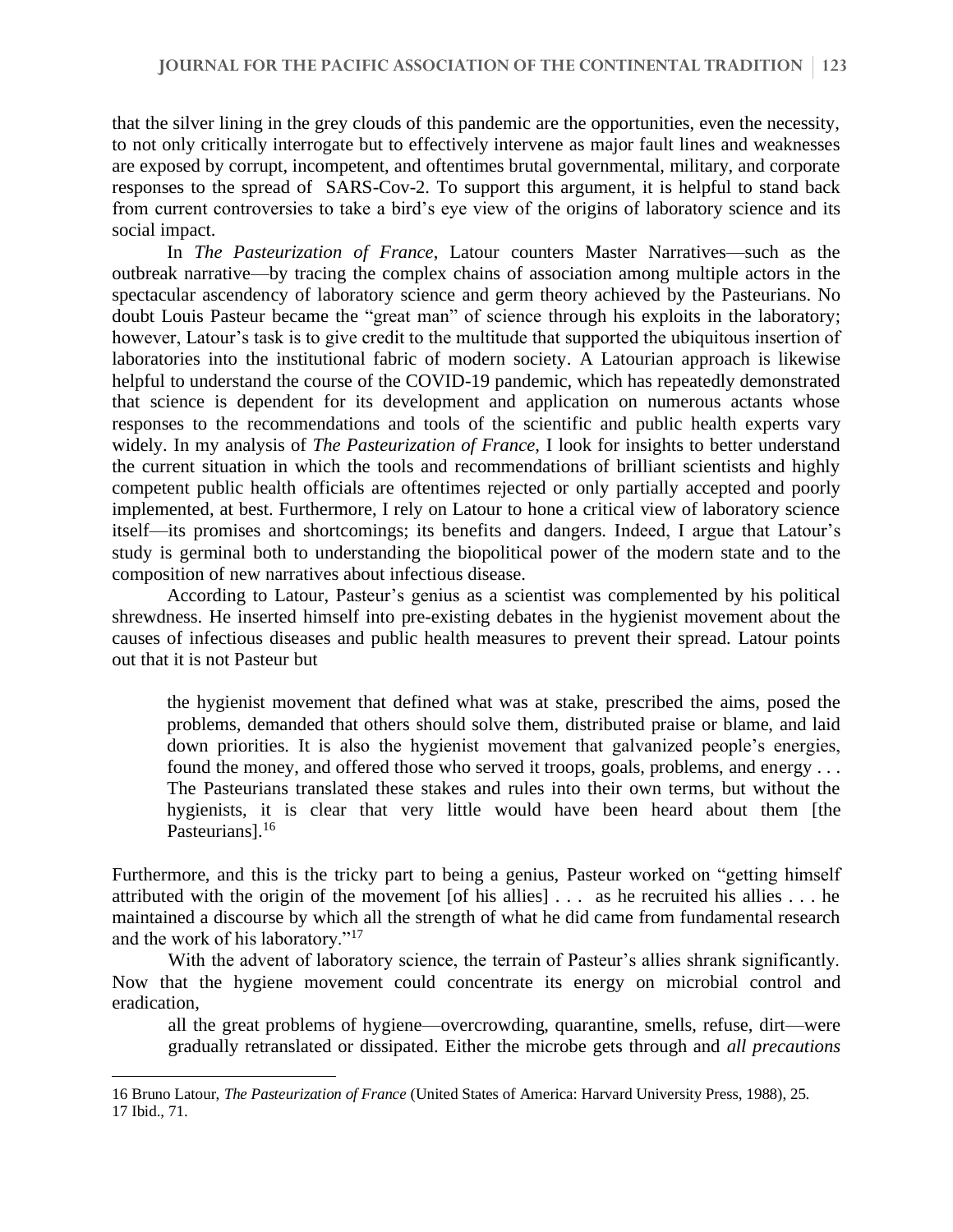*are useless*, or hygienists can stop it getting through and *all other precautions are superfluous*. The hygiene that took over the doctrine of microbes became stronger and simpler, more structured. . . . In a sense hygiene lost ground, since it was no longer directed at the totality, but in another sense it gained ground at last by striking more surely at an enemy that had become visible.<sup>18</sup>

Indeed, Latour shows how the biopolitical power of the state was greatly extended when the "complete hybridization of hygienists and Pasteurians multiplied the power of both. The least precept in hygiene could now be dictated by a prestigious, indisputable science, while the most obscure researchers in laboratories were at grips with the fate of France itself."<sup>19</sup> These actors in the movement to "pasteurize" France are "renegotiating what the world is made up of, who is acting in it, who matters, and who wants what. They are all creating—this is the important point—new sources of power and new sources of legitimacy."<sup>20</sup>

Latour's argument offers a helpful approach to understanding the COVID-19 pandemic. Since the first human infection with SARS-Cov-2, the coronavirus has significantly altered the human landscape, with great variation depending on the responses of the human actors and the movement and variation in the microbe itself. Consequently, the politics of who matters and for what ends are hotly contested. In Latourian fashion, by tracing the networks of association among multiple actants, we can broaden the discussion about legitimate power. What really matters among people around the world who are struggling with the threats of the microbe *and* the inadequate and even deadly interventions by governments against the virus?

Following his presentation of the "pasteurization of France," Latour looks at the pasteurization of the French empire and the ascendency of "tropical medicine." "With each parasite conquered, the columns of soldiers, missionaries, and colonists became visible on the map of Africa and Asia, sailing up the rivers and invading the plains."<sup>21</sup> For this essay, taking a close look at Latour's account of the advent of tropical medicine, will explicate how laboratory scientists both produce new objects that become facts outside the lab and reduce the world to elements that can be scientifically and medically controlled to extend the reach of certain groups at the expense of others.

Latour chooses the work of Alexander Emil Jean Yersin, a Swiss bacteriologist, as a "heroic" medical figure who typifies "the subtlety and elegance of Pasteur's style of action."<sup>22</sup> The Ministry of Colonies assigns Yersin the task of preventing the spread of a deadly epidemic of bubonic plague in May 1893 from Hong Kong across southern China and into Indochina. Yersin sets up a field laboratory in Yunnan province, where he grows the culture medium necessary to propagate the plague bacillus. In his influential article, "The Bubonic Plague at Hong Kong," published in 1894 in the *Annales de l'Institute Pastueur*, he discusses his methodology as a guide to other Pasteurian scientists. First, he provides a detailed study of the work of many others, including epidemiologists, clinical medicine, hospital administrators, urban hygienists, and social activists, to trace the exact pattern of the plague. As Latour explains, "[a]ll these details matter when we are considering a city as a culture medium likely to encourage or

- 19 Ibid., 56-7.
- 20 Ibid., 40.
- 21 Ibid., 141.
- 22 Ibid., 94.

<sup>18</sup> Ibid., 48.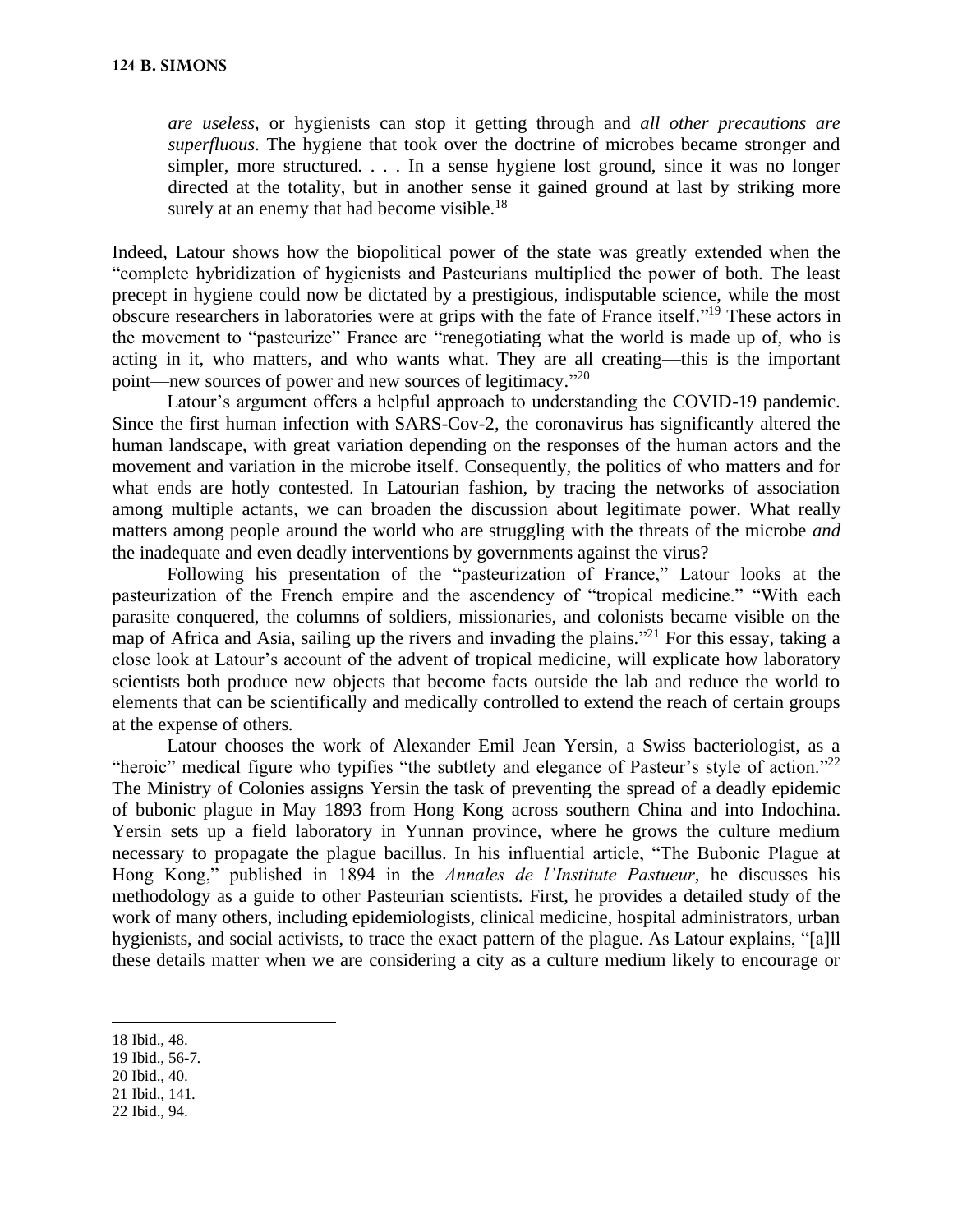attenuate the action of a microbe.<sup>"23</sup> Second, Yersin explains his laboratory work to identify the infectious microbe. Now, Latour points out that the center of plague infection moves from Lan-Chow and Pei-hai and the fever and the tumor to the precise laboratory work with "aniline, Gram's method, and the microscope. New trials produce a new agent."<sup>24</sup> Third, after isolating the bacillus, Yersin alters the medium to mimic a patient's body to prove the microbe acts the same in the laboratory as in the outside world. Finally, he inoculates animals to study their symptomatology and corpses to learn how the disease affects their organs. Yersin ends the article by pointing to his on-going work to develop an attenuated bacillus vaccine. Latour concludes that on the one hand, Yersin was interested in all the agents, macroscopic and microscopic, human and non-human, but, on the other hand, in each agent he was only interested in what would lead him to a vaccine.

Latour steps back from Yersin's example to generalize about the Pasteurians during the following decades. While their interdisciplinary work involves hygiene, society, medicine, biology, industry, chemistry, zoology, and microbiology, "instead of speaking about everything in a vast synthesis, they speak only about the agent that they can retranslate into the language of their attenuated microbe.<sup>225</sup> Their narrow focus on a few points of hygiene, biology, administration, and pathology enabled them to renew medicine, politics, and hygiene without studying the poor and social outcasts as such. Thus, Latour critiques the reductionist science of germ theory that is the basis for the paradigm of the outbreak narrative of infectious disease.

An alternative paradigmatic narrative based on ecological and systems thinking is exemplified in the story Paul Farmer tells about the bubonic plague in West Africa. Farmer *includes* everything that reductionist science according to the Pasteurian model *excludes* in his narration of the ways in which the recommendations of the Pasteurians abetted racial discrimination and brutal imperial domination over native populations. Furthermore, Farmer rejects the Pasteurian emphasis on containment/quarantine without attention paid to caring for those who fall ill.

Consider the frightening example of plague due to *Yersinia pestis*. . . . If attention to *care*  for the poor—the chief victims of plague—had displaced *prevention* as a priority, then the case-fatality rate would have dropped as new infections did. That did not occur, as we've seen in Senegal, where the antibiotic era began for white settlers well before it began for the natives. Nor was it only in Senegal and elsewhere in West Africa that colonial Pasteurians rejected offers of curative therapy for the natives while availing themselves of it. If plague is still famous as the Black Death, it's less often remembered for its twentieth-century devastation, killing untold millions in Africa, Asia, and the Americas.<sup>26</sup>

Under the guidance of the Pasteurians, the sick were quarantined when possible, where they were left to suffer and die without any treatment—no problem as long as they didn't infect the rest of the population. With COVID-19 and the countless other epidemics throughout the world, Farmer insists that as much effort must be put into the "staff, stuff, space, and systems" to

<sup>23</sup> Ibid., 96.

<sup>24</sup> Ibid., 98.

<sup>25</sup> Ibid., 104.

<sup>26</sup> Paul Farmer, *Fevers, Feuds, and Diamonds: Ebola and the Ravages of History* (New York: Farrar, Straus and Giroux, 2020), 498-499.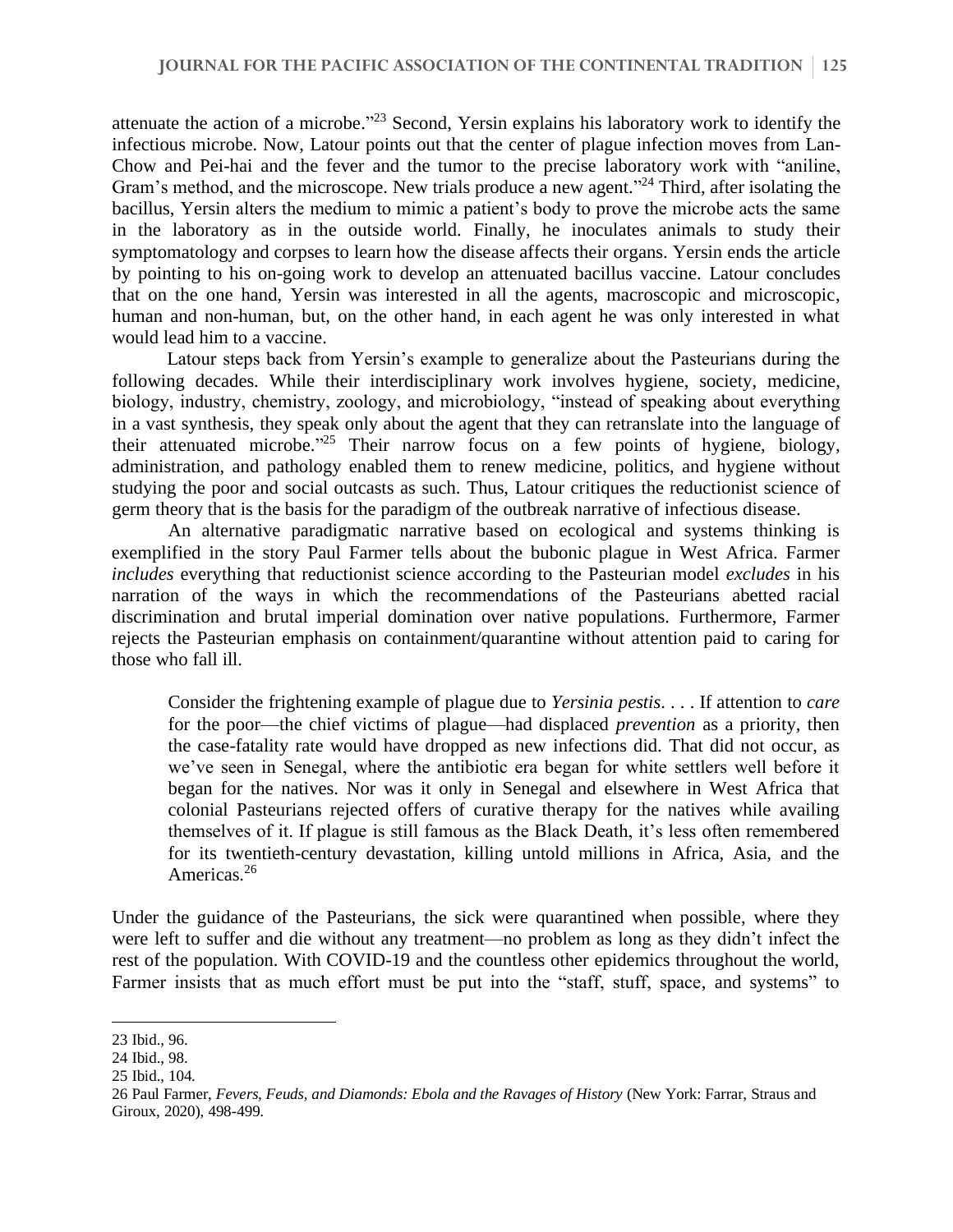provide compassionate care as into containment, and all forms of containment must involve full social support for those affected.

Both Farmer and Latour point out that very few infectious diseases have been eliminated since the advent of laboratory science. At the end of *The Pasteurization of France*, Latour challenges the scientists whose work he has so exhaustively defended. Now, he explains that his fight is not against microbes but against

the misfortunes of reason. . . . We are no longer, alas, at the end of the nineteenth century, the most beautiful of centuries, but at the end of the twentieth, and a major source of pathology and mortality is reason itself—its works, its pomps, and its armaments. The situation was unforeseeable, as was, in 1870, the pullulation of microbes.<sup>27</sup>

To counter reason, Latour insists that we acknowledge the non-humans, as he has done.

I suggest that the rapidly accelerating spread and mutations in SARS-Cov-2 corroborate Latour's emphasis on the vital mediation of non-humans in human affairs. Furthermore, the vaccines developed by laboratory science are new objects that shift the debate to new questions about how to mass produce and administer these new vaccines—these new objects. These are methodological questions, and, as Latour argues, "[a]ll methodological questions are based on metaphysics, and that every metaphysics is at heart a moral and political issue."<sup>28</sup> With millions of people infected and millions dying, will those who are vaccinated turn a blind eye to the suffering of the billions of people who, at least initially, will not be vaccinated?<sup>29</sup> To query such blindness, I now turn to the fictive world of literature to imagine what would happen if everyone, the medical experts included, becomes blind due to infection by a strange new disease and people have to find new ways to "see" the world if they are to survive the pandemic.

#### **Part 3: New Narratives of Infectious Disease via the Imaginary World of Hypotheticals**

Saramago's *Blindness* is a compelling narrative about infectious disease that poses two interrelated challenges: 1) What becomes visible during the COVID-19 pandemic that was previously invisible—what weaknesses does the pandemic expose and what challenges does it present if we are to survive the end of the Anthropocene? 2) How are we to organize ourselves in response to SARS-Cov-2 to mitigate its effects *and* change our relationships with all life forms?

<sup>27</sup> Bruno Latour, *The Pasteurization of France*, 149.

<sup>28</sup> Bruno Latour, "For David Bloor . . . and Beyond: A Reply to David Bloor's Anti-Latour." in *Studies in the History and Philosophy of Science*, 30: 1 (1999), 113-129.

<sup>29</sup> Achal Prabhala, interview by Amy Goodman, *Democracy Now*, May 7, 2020. Dr. Prabhala is a fellow at the Shuttleworth Foundation who campaigns for access to medicines in India, Brazil, and South Africa. According to Dr. Prabhala, 100,000 children die every year of pneumococcal pneumonia in India even though there is an effective vaccine that could prevent these deaths—the exorbitantly priced PCP-13 vaccine. Another abject failure: It took eight years for HIV antiretroviral medications to make the sixteen hour plane flight to South Africa. He argues that the solution to the pharmaceutical industry's strangulation on widespread and equitable distribution of the medications produced in the lab is to strip all new monopolies for the detection or treatment for infectious diseases. His model: Every year, the World Health Organization and the United Nations collaborate to identify the current influenza viruses and effective vaccination tools *for free distribution* to every manufacturer.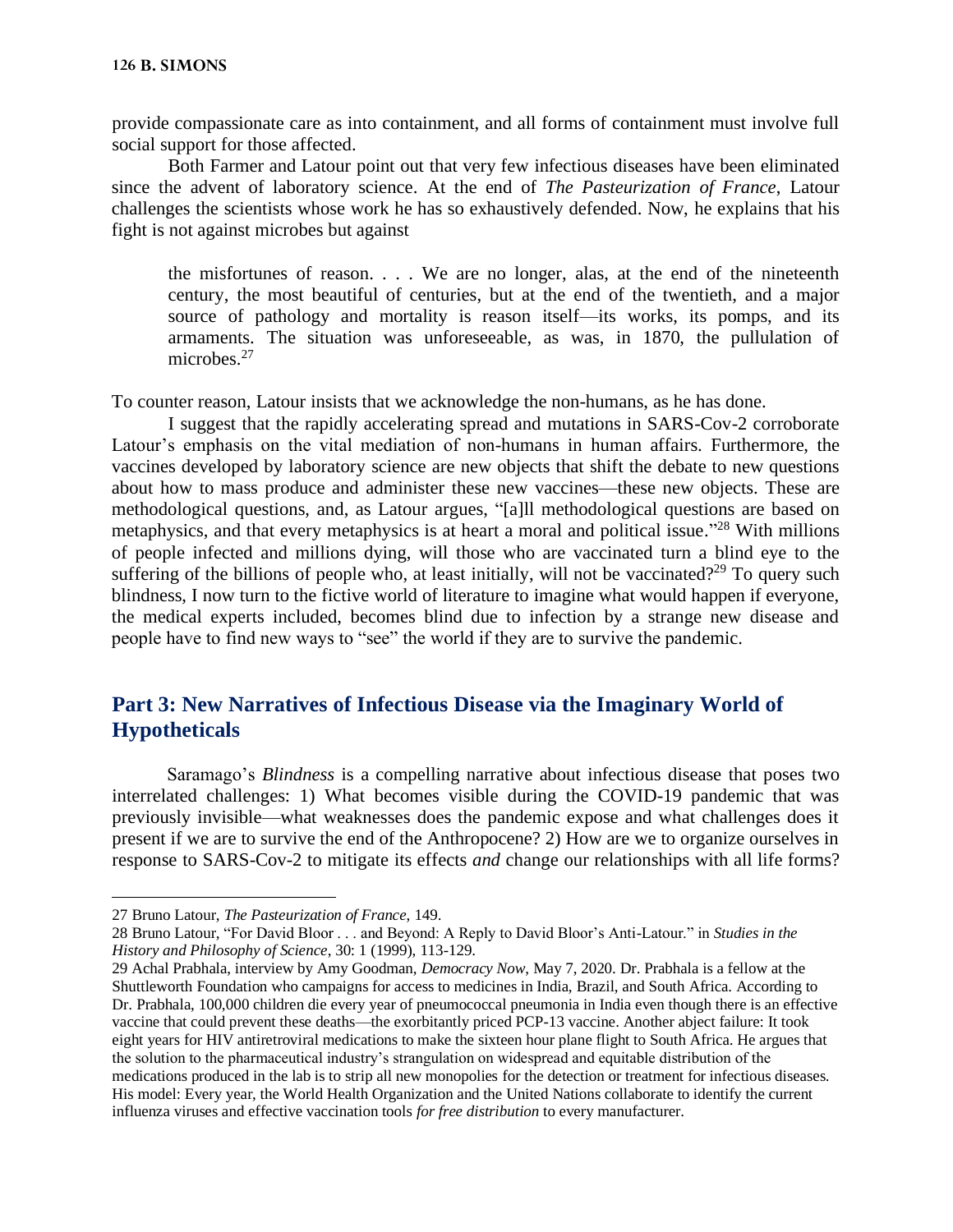Furthermore, *Blindness* is a narrative model for what Isabelle Stengers considers to be the imaginative power of literary fiction to portray the formation of new facts and theories about the world. Such fiction mimics the thought experiments of the scientists from which scientific "facts" originate, experiments that occur in fictive environments from which all interference has been eliminated to highlight the repercussions of the proposed hypotheses. Literary fiction allows us to explore

the virtual halo of the questions and speculations this particular epoch makes us capable of—the writer and her amateur audience, all experimenting with the metamorphic effect of an operation of dishabituation, that is, of the destabilization of the settled, authoritative distribution between the possible and the impossible, the acceptable and the unacceptable. . . . Our world does not need to be what it is . . . another composition of the world is possible.<sup>30</sup>

In *Blindness*, a hypothetical scenario is presented: 1) "What if" a strange new infection quickly blinds the entire population, except for one woman, a doctor's wife, who retains "normal" vision? "What if" white-blindness is not an infectious disease so much as it is an epistemological dis-ease—an incapacity—a disability—that occludes understanding the ontological conditions that threaten collective survival? 2) "But then" according to the advice of the medical authorities, the government "makes war" on the first white-blind people instead of the microbe? The broad question I ask is: How does the hypothetical world of *Blindness* change the ways in which pandemics can be understood?

As the plot plays out, instead of a hospital where they will be cared for—as expected by the doctor—the white-blind, including the infected doctor, are placed in an abandoned asylum where they are brutalized by soldiers—as directed by the military leaders—who themselves quickly succumb to white-blindness. Amidst the chaos, a gang of white-blind thieves and rapists take control in the asylum. With the leadership of the doctor's wife, the women organize themselves to successfully defeat this gang, and the asylum burns to the ground. Thus, three weeks after the pandemic begins, the escaping inmates flee into the city. There, the survival of the small group of white-blind depends on its efforts to organize themselves as a collective amidst the chaotic attempts by blind multitudes to find food and shelter. About a week later, when the entire population is on the verge of starvation, the novel ends as abruptly and mysteriously as it begins when, spontaneously, everyone recovers normal sightedness. The characters wonder, what now? There is no closure to the riddles posed by the novel, and it is up to readers to figure out the significance of the pandemic of white-blindness.

In this hypothetical scenario, in Latourian fashion, I argue that the fictional malady of white-blindness achieves its efficacy as an actant/mediator because it destroys the bridge that medicine has built between nature and society: *the sightedness of medical knowledge about disease and the dying process incorporated into medical practice.* Thus, one central concern raised by the narrative is what happens when medical practitioners have no privileged access to knowledge about an infectious disease. Nor do the government and other powerful figures have solutions. To the contrary, as the second primary actant/mediator, they make matters much worse: White-blindness—the disease—only becomes a crisis due to the incompetency and brutality of those who wield power. This raises the question, how could Saramago have got it so

<sup>30.</sup> Isabelle Stengers, "Science Fiction to Science Studies," in *The Cambridge Companion to Literature and Science*, ed. Steven Meyer (Cambridge UK: Cambridge University Press, 2018), 32.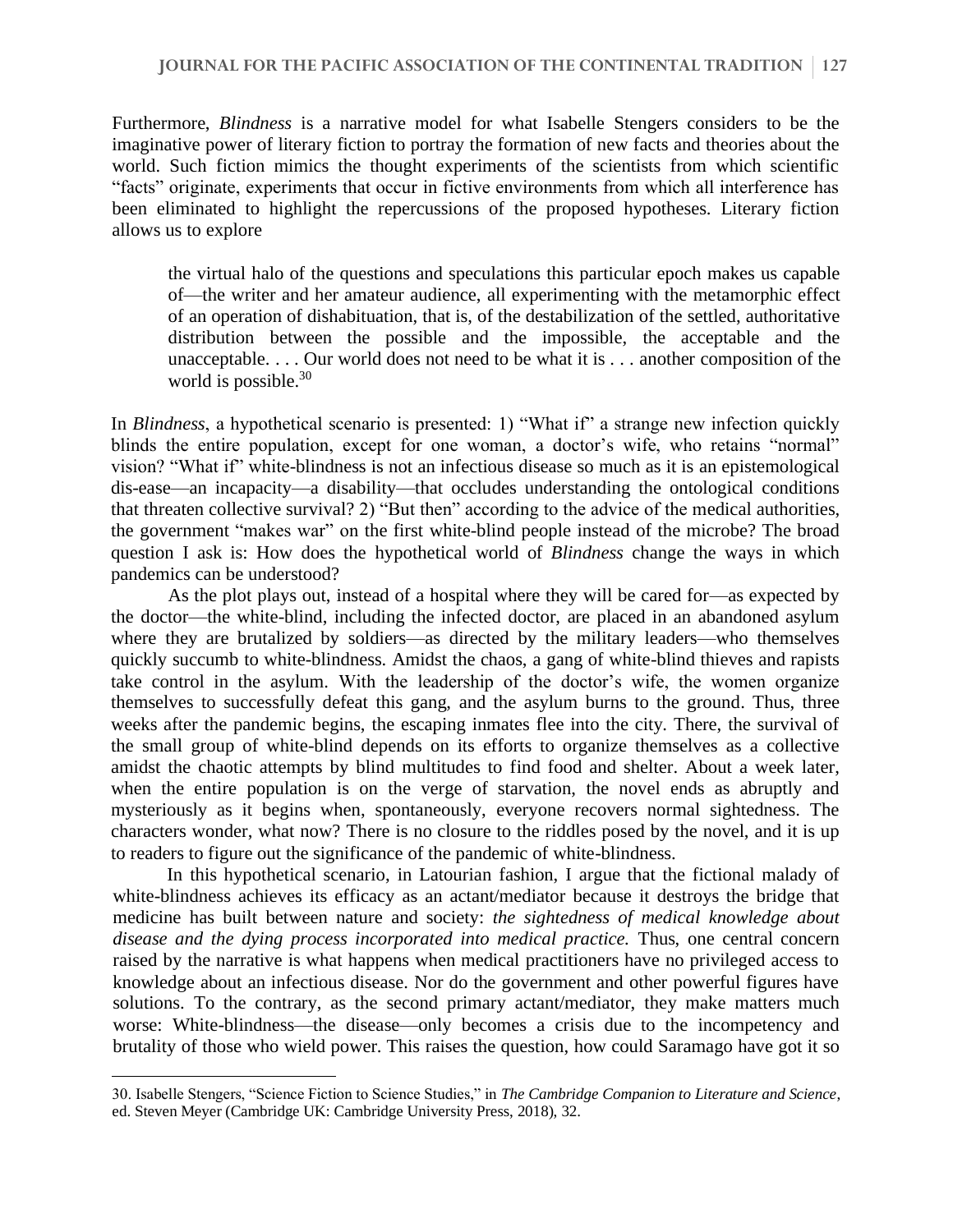right such that he foretells the crises precipitated by those in power with the infection of SARS-Cov-2 in humans?

According to my argument, Saramago got it right because his invention of a hypothetical situation *troubles the agency of the free human subject*. The disease of white-blindness completely disrupts the power of doctors and the government even as the afflicted—the third primary actant—are prompted to form new patterns of social organization based on the "distributed agency" to establish new networks of empowerment to survive. The novel offers important lessons during the COVID-19 pandemic about how to change the trajectory of the pandemic from accelerating rates of disease and death to the elimination of SARS-Cov-2 from human populations via new forms of organization and cooperation—about how higher order can emerge from chaos through cooperative organization among the afflicted.

How far do the mysteries about blindness in the novel run parallel to "blindness" about the COVID-19 pandemic? One stark difference is that in the novel, the entire population goes blind so quickly that the laboratories close before a microbial source can be identified or ruled out, so no definitive medical diagnosis is ever made. The dire situation is such that "not a single person had been left with the eyesight to look through the lens of a microscope, that the laboratories had been abandoned."<sup>31</sup> In life outside the novel, in the culture medium of the laboratory, SARS-Cov-2 quickly became visible to the human eye, and the genetic sequence was immediately shared with all the scientists in the world. A year later, there has been a successful world wide effort to fast-forward the production of highly-effective vaccines. Meanwhile, however, millions have become infected and millions are dying, and the lives of billions have been irreparably damaged. As Dr. Kahn, the former Director of the Office of Public Health Preparedness and Response at the United States Center for Disease Control, cautions, "the [long] road to a vaccine is paved in death."<sup>32</sup>

I argue that *Blindness* narrates this very situation, when our responses to SARS-Cov-2 have been forms of blindness. Like the characters at the end of the novel who can see again, we are wondering, with a vaccine, a new national administration, and new international cooperation, what can we see now, a year into this pandemic? What can we do? This depends on what lessons we have learned from the past year, and for these lessons, I look to Saramago to provide direction for the future.

Initially, the novel presents the contagion according to the script of the outbreak narrative with the rapid spread of blindness from the first blind man to others infected by their contact with him. However, this script is immediately countered by the covert narrator. When the doctor examines the eyes of the first blind man, the narrator describes the doctor's medical equipment as "a scanner which anyone with imagination might see as a new version of the confessional, eyes replacing words, and the confessor looking directly into the sinner's soul."<sup>33</sup> Three weeks into the pandemic, the doctor himself confirms this perspective when he says, "If I ever regain my sight, I shall look carefully at the eyes of others, as if I were looking into their souls."<sup>34</sup> Thus, the disease is presented as a question of morality: In a confessional, one is judged for one's sins. In the novel, the "sins" are those of government brutality, murder, rape, and exploitation. "Seeing" involves learning how to organize into cooperative collectives to care for one another; this is moral "salvation."

- 33 Ibid., 14.
- 34 Ibid., 276.

<sup>31</sup> José Saramago, *Blindness* (Great Britain: The Harvill Press, 1997), 242.

<sup>32</sup> Ali S. Kahn, interview by Amy Goodman, *Democracy Now*, July 15, 2020.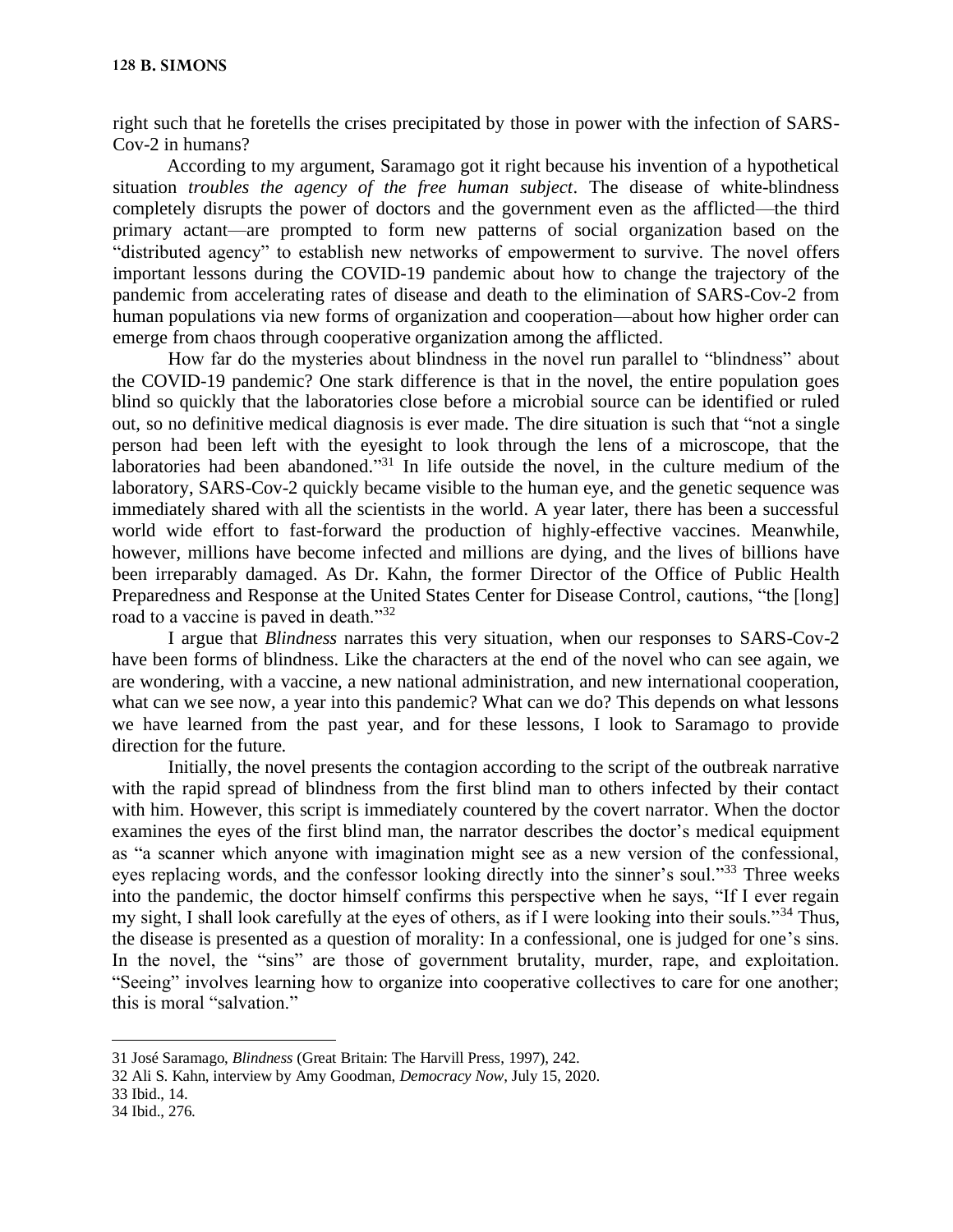Actually, when people initially turn white-blind, they don't suffer in any way other than to be baffled about how best to return home and alert the authorities to protect others. Indeed, white-blindness turns into a nightmare scenario *only when the government and military make war on the people, not the microbe, and when a group of white-blind organize themselves into a gang of thieves and rapists to exploit the others.* There is an ironic layering of meaning that complicates the experience of "blindness." On the one hand, the government and military are already "blind" to the nature of the disease even before they themselves fall victim to whiteblindness and, on the other hand, the raped women "see" ways to destroy the gang that only "sees" opportunities for exploitation and victimization. When the white-blind flee the asylum, in their blindness, they "see" new ways to organize themselves for collective survival. *Blindness* is an alternative narrative of infectious disease because the story narrates how human agency alters the "dis-ease"—a potent mediator that is *always dependent in its agency to spread, sicken, and kill on the responses of the populations affected by the disease.* Furthermore, the doctor's wife demonstrates the leadership of one who can see how to collectively organize for mutual benefit and sustenance via the distributed agency of decentralized power to minimize the harm done by the disease.

She does so in response to the quarantine of the first white-blind as a form of "encampment." Their quarantine is aptly characterized by Giorgio Agamben in his study of the origins of the concentration camp in modern society, where the interned are reduced to the "bare life" of inclusion in the political order solely in "an unconditional capacity to be killed."<sup>35</sup> Agamben locates the origination of encampment in the political status in the state of exception of modernity's sacred man, *homo sacer*. Furthermore, the quarantine of the white-blind as a form of encampment is particularly interesting when viewed in the context of the contrasting realities of life under "quarantine" during the COVID-19 pandemic—ranging from being housed in a comfortable hotel or home to being confined to hovels in multigenerational families to die of starvation, dehydration, or exposure to being imprisoned in close quarters with other inmates. The COVID-19 pandemic raises the question, *what constitutes compassionate quarantine to prevent the spread of disease?* 

In *Blindness*, in opposition to quarantine as a form of encampment, amidst the destructive chaos, the Ward One cell of blind internees becomes a collective protagonist that demonstrates the emergence of higher order through cooperative collaboration. The women rebel against the rapists, kill them, and burn the asylum to the ground; they transform themselves from blind pariahs into women free to escape their captivity. Led by the doctor's wife, they reject the logic of exclusion and contagion and their status as blind pariahs—Agamben's *homo sacer*. They reclaim their full humanity by demonstrating the greater agency achieved when they join hands to sustain each other and the group as a whole. Furthermore, once the small group led by the doctor's wife flees the asylum, this small collective is the birthplace of a new "society of the blind" with their formation of a higher order of cooperation from the ruins of the traditional society of the seeing-healthy. Doing so depends on their transformation by the mediation of white-blindness in their lives, and even as the doctor's wife retains normal sightedness, perhaps she is the one most changed by white-blindness.

At this point, I suggest that the doctor's wife presents us with unique personal opportunities: 1) How are we to understand our life-transformations during the COVID-19 pandemic? 2) Is it possible to become leaders, as modelled by the doctor's wife and the small

<sup>35</sup> Giorgio Agamben, *Homo Sacer: Sovereign Power and Bare Life* (Stanford, CA: Stanford University Press, 1998), 85.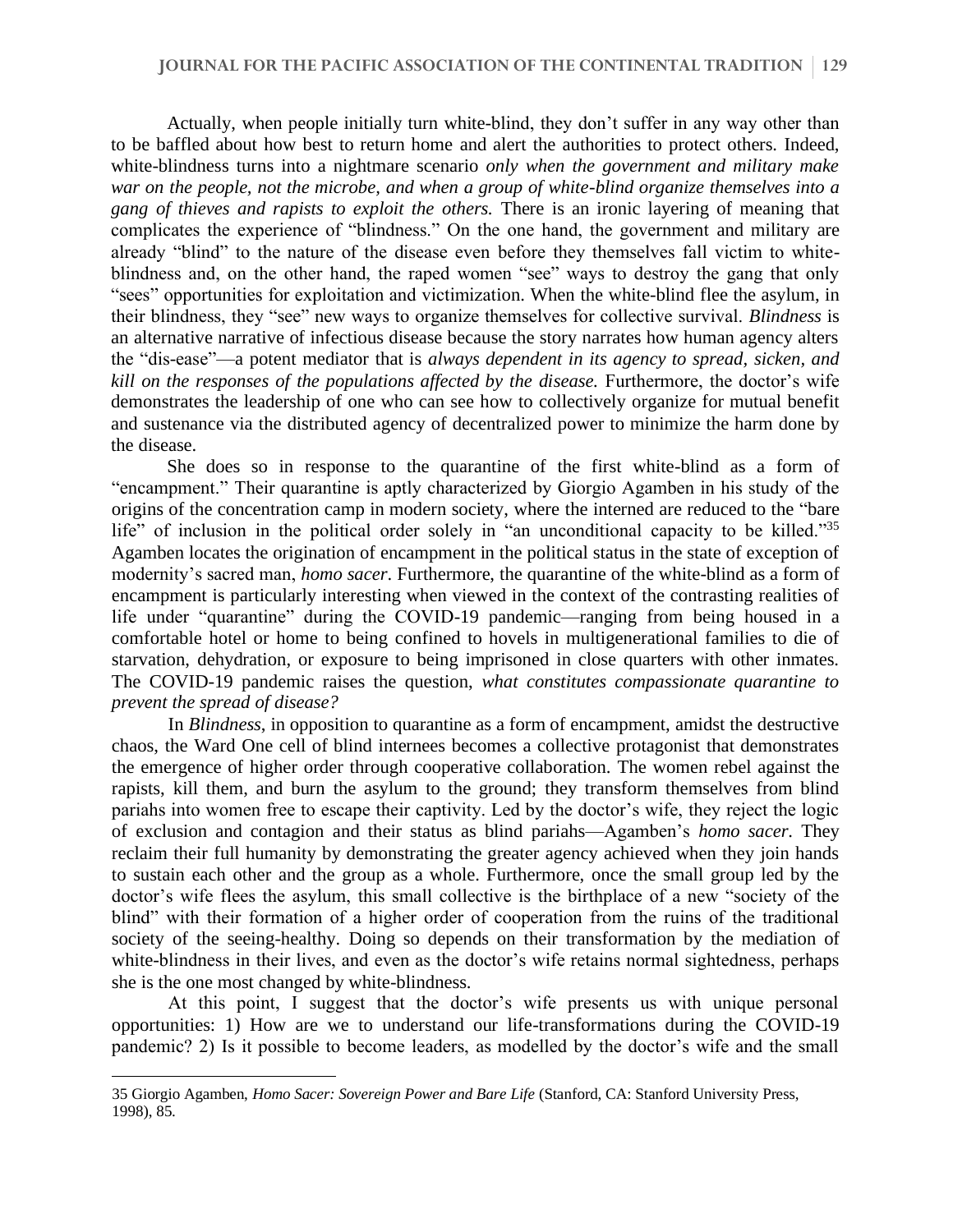group of white-blind who follow her, who invent new patterns of cooperative organization? To do so, we have much to learn from the novel. Midway through the novel, fleeing the burning asylum, this small society enters a world of chaos and disequilibrium due to the universal spread of white-blindness. Staying close together, when night comes, they organize themselves into an autonomous cell amidst the general confusion by forming themselves into a pattern of concentric circles to safely sleep until morning. With the boy with the squint in the middle, the three women encircling the boy, and the three men encircling the women, "they give the impression of being but one body, one breath and one hunger."<sup>36</sup>

During their six days in the city of the white blind, their difficulties exemplify a central tenet of an ecological and systems thinking paradigm for infectious disease: new order can emerge from chaos. There are pivotal bifurcation points when the survival of the group is at stake and yet where a new trajectory to a higher order is reached. For example, when the group manages to arrive at the apartment building of the home of the girl with dark glasses, her parents are gone, but they find an old woman on the ground floor of the apartment building who has refused to leave after the authorities took her husband, son, and daughter-in-law to the quarantine. She has been living off the raw meat of rabbits and chickens and raw vegetables from the garden in the backyard. Her story narrates the effects on the civilian population of quarantine as an act of nontraditional warfare. A pivotal moment for the small society of white-blind occurs when the old woman gives the girl with dark glasses the keys to her old apartment. Suddenly, they are granted a reprieve, a place where they find sustenance and can discuss what to do next. They have reached a critical juncture: Either they can splinter apart by staying in their separate abodes, or they can stay together as a self-organized group.

This is an important moment for the group and for the novel as a whole. Together, the characters reflect on the broader significance of white-blindness for human civilization and survival. The old man with the black eyepatch comments that they're like primitive hordes,

with the difference that we are not a few thousand men and women in an immense, unspoiled nature, but thousands of millions in an uprooted, exhausted world . . . When it starts to become difficult to find water and food, these groups will almost certainly disband, each person will think they have a better chance of surviving on their own.<sup>37</sup>

When the doctor's wife offers to be their eyes, everyone agrees to stay together for the mutual benefits afforded by organizing themselves as a small cell.

This emphasis on organization as a form of "sightedness" and the means to recover from infectious disease is narrated the next day, when the doctor, his wife, and the girl with dark glasses "survey" the mounting rubbish and animal corpses on the city streets. The doctor says,

the worst thing is that we are not organized, there should be an organization in each building, in each street, in each district, A government, said the wife, An organization, the human body is also an organized system, it lives as long as it keeps organized, and death is only the effect of a disorganization, And how can a society of blind people organize itself in order to survive, By organizing itself, to organize oneself is, in a way, to begin to have eyes. $38$ 

<sup>36</sup> José Saramago, *Blindness,* 219.

<sup>37</sup> Ibid., 256.

<sup>38</sup> Ibid., 295-6.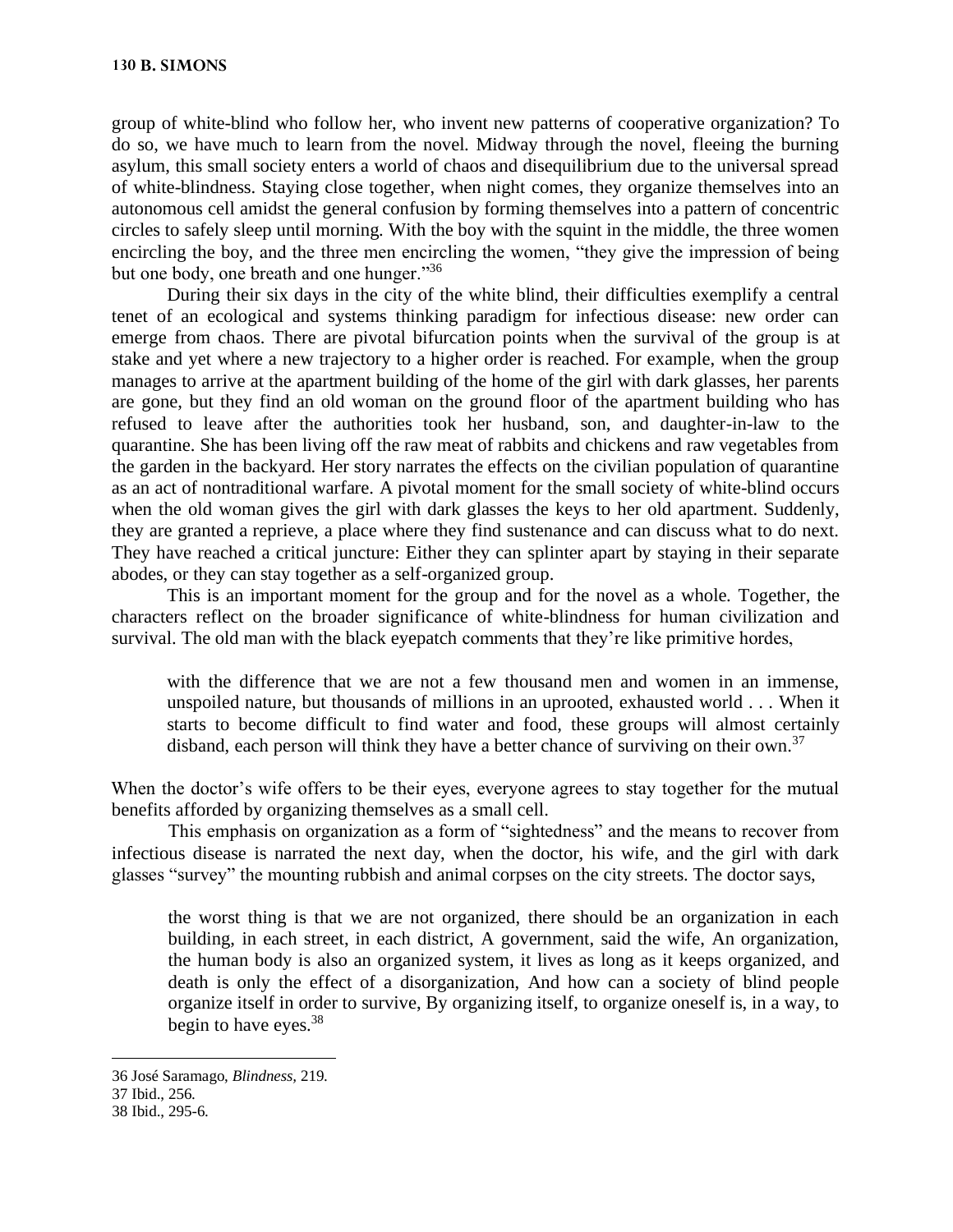He adds that while people have always died from all sorts of things, now they will die of blindness—of their disorganization—the worst form of death since, according to the doctor, they have the capacity to generate higher forms of order that would make such deaths unnecessary.

[W]e shall die of blindness and cancer, of blindness and tuberculosis, of blindness and AIDS, of blindness and heart attacks, illnesses may differ from one person to another but what is really killing us now is blindness.<sup>39</sup>

He honors his wife, who defines a certain model of decentralized leadership to organize ourselves, as advocated by Saramago in *Blindness*.

I argue that their small group defines a vision for new order that might emerge from the chaos of the COVID-19 pandemic: local cells of cooperation supported by international collaboration to organize worldwide networks of mutual support for our collective survival. As Dr. John Nkengasong, director of the African Center for Disease Control and Prevention, advocates from a shared perspective by public health policy makers *who have coordinated efforts across the entire continent of Africa*, what is needed on a worldwide level are the 4 C's: cooperation; collaboration; coordination; and communication. $40$ 

To summarize, I suggest that the Covid-19 pandemic runs parallel to the novel because of the transformative aspects of living through a pandemic. Everything taken for granted about the world suddenly appears strange: what we could see before has disappeared, and new things are emerging. Especially exciting is that the Covid-19 pandemic challenges us to ask hard questions: what have humans done to cause the infection, to slow or accelerate its spread, to care for those afflicted, and to prevent further infections from one living species to another? The doctor's wife is the heroine in the novel and serves as a model for those of us who are trying to survive and care for one another during the pandemic. Her ability to see is the sightedness of being mutually responsible for the well-being of others. She understands that such caring cooperation dispels the fear of contagion and loss that precipitates violence and suffering from infectious disease. In sum, *Blindness* allows readers to imaginatively experience a woman's intuition to know what cannot be seen by scientific positivism. Such insight is the foundation for alternative narratives about the COVID-19 pandemic.

#### **Conclusion**

New questions are being asked now that governments and medical experts are "armed" with m-RNA vaccines: Will humans develop the capacity to safely invade non-human populations, perhaps even more aggressively than ever before? Can future pandemics be predicted and vaccines developed ahead of time to prevent infectious diseases, making new forms of human intrusion into nonhuman populations safe for (some) humans even as nonhumans die? The answers depend on issues of morality and politics. My hope is that based on ecological and systems-thinking, a morality of caring and equitable support and a politics of decentralized and participatory democracy can be articulated in new narratives about infectious diseases. These narratives will contribute to efforts to shift the power of laboratory science and

<sup>39</sup> Ibid., 296.

<sup>40</sup> John Nkengasong, interview by Amy Goodman, *Democracy Now*, July 23, 2020. See "AU and Africa CC launch Partnership to Accelerate COVID-19 Testing: Trace, Test and Track." [http://africacdc.org](about:blank) (accessed July 25, 2020).